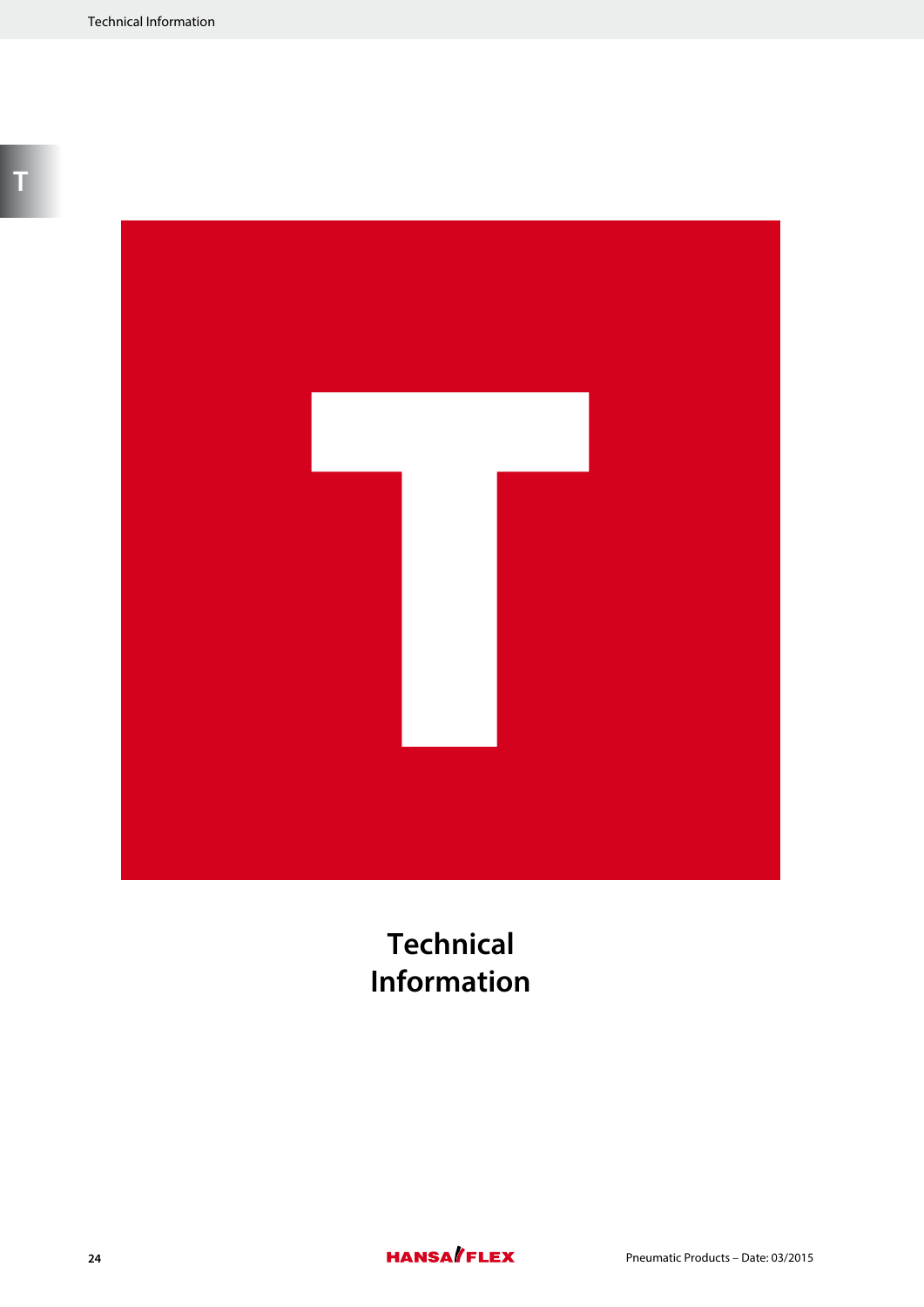# **CONVERSION TABLE FOR UNITS OF PRESSURE**

|                               | bar          | mbar         | Pa<br>(N/m <sup>2</sup> ) | kPa<br>(kN/m <sup>2</sup> ) | <b>Torr</b><br>mmHq<br>(0 °C) | mWs<br>(4 °C)      | at<br>kp/cm <sup>2</sup> | inch Hg<br>(0 °C) | inch $H_2O$<br>(4°C) | PSI<br>lb/inch <sup>2</sup> | atm                   |
|-------------------------------|--------------|--------------|---------------------------|-----------------------------|-------------------------------|--------------------|--------------------------|-------------------|----------------------|-----------------------------|-----------------------|
| bar                           | $\mathbf{1}$ | 1000         | 100000                    | 100                         | 750.062                       | 10.1972            | 1.01972                  | 29.53             | 401.463              | 14.5038                     | 0.986923              |
| mbar                          | 0.001        | $\mathbf{1}$ | 100                       | 0.1                         |                               | 0.750062 0.0101972 | 0.00101972               | 0.02953           | 0.401463             | 0.014504                    | 0.000986923           |
| Pa<br>(N/m <sup>2</sup> )     | 0.00001      | 0.01         | 1                         | 0.001                       | 0.007501                      |                    | $1.01972 \times 10^{-5}$ | 0.0002953         | 0.004015             | 0.000145038                 | $9.86923 \times 10^6$ |
| kPa<br>(kN/m <sup>2</sup> )   | 0.01         | 10           | 1000                      | $\mathbf{1}$                | 7.501                         | 0.10197            | 0.010197                 | 0.2953            | 4.015                | 0.145038                    | 0.00986923            |
| <b>Torr</b><br>mmHg<br>(0 °C) | 0.00133322   | 1.33322      | 133.322                   | 0.133322                    | $\mathbf{1}$                  | 0.0135951          | 0.00135951               | 0.03937           | 0.53524              | 0.019337                    | 0.00131579            |
| mWs<br>(4°C)                  | 0.098067     | 98.0665      | 9806.65                   | 9.80665                     | 73.5559                       | 1                  | 0.1                      | 2.8959            | 39.3701              | 1.42233                     | 0.096784              |
| at<br>kp/cm <sup>2</sup>      | 0.980665     | 980.665      | 98066.5                   | 98.0665                     | 735.559                       | 10                 | $\mathbf{1}$             | 28.959            | 393.701              | 14.2233                     | 0.967841              |
| inch Hg<br>(0 °C)             | 0.033864     | 33.8639      | 3386                      | 3.386                       | 25.4                          | 0.345316           | 0.034532                 | 1                 | 13.5951              | 0.491154                    | 0.033421              |
| inch $H_2O$<br>(4°C)          | 0.00249089   | 2.49089      | 249.089                   | 0.249089                    | 1.86832                       | 0.0254             | 0.00254                  | 0.073556          | $\mathbf{1}$         | 0.03613                     | 0.002458              |
| PSI<br>lb/inch <sup>2</sup>   | 0.06895      | 68.9476      | 6894.76                   | 6.89476                     | 51.7149                       | 0.70307            | 0.070307                 | 2.03602           | 27.68                | 1                           | 0.068046              |
| atm                           | 1.01325      | 1013.25      | 101325                    | 101.325                     | 760                           | 10.3323            | 1.03323                  | 29.921            | 406.78               | 14.6959                     | $\mathbf{1}$          |

# **CONVERSION TABLE FOR TEMPERATURES**

| Fahrenheit [°F] | Celsius [°C] | Fahrenheit [°F] | Celsius [°C] | Fahrenheit [°F] | Celsius [°C] |
|-----------------|--------------|-----------------|--------------|-----------------|--------------|
| $-40$           | $-40$        | 40              | 4.4          | 125             | 51.7         |
| $-35$           | $-37.2$      | 45              | 7.2          | 130             | 54.4         |
| $-30$           | $-34.4$      | 50              | 10.0         | 135             | 57.2         |
| $-25$           | $-31.7$      | 55              | 12.8         | 140             | 60.0         |
| $-20$           | $-28.9$      | 60              | 15.6         | 145             | 62.8         |
| $-15$           | $-26.1$      | 65              | 18.3         | 150             | 65.6         |
| $-10$           | $-23.3$      | 70              | 21.1         | 155             | 68.3         |
| $-5$            | $-20.6$      | 75              | 23.9         | 160             | 71.1         |
| $\mathbf 0$     | $-17.8$      | 80              | 26.7         | 165             | 73.9         |
| 5               | $-15.01$     | 85              | 29.4         | 170             | 76.7         |
| 10              | $-12.2$      | 90              | 32.2         | 175             | 79.4         |
| 15              | $-9.4$       | 95              | 35.0         | 180             | 82.2         |
| 20              | $-6.7$       | 100             | 37.8         | 185             | 85.0         |
| 25              | $-3.9$       | 105             | 40.6         | 190             | 87.8         |
| 30              | $-1.1$       | 110             | 43.3         | 195             | 90.6         |
| 32              | 0            | 115             | 46.1         | 200             | 93.3         |
| 35              | 1.7          | 120             | 48.9         |                 |              |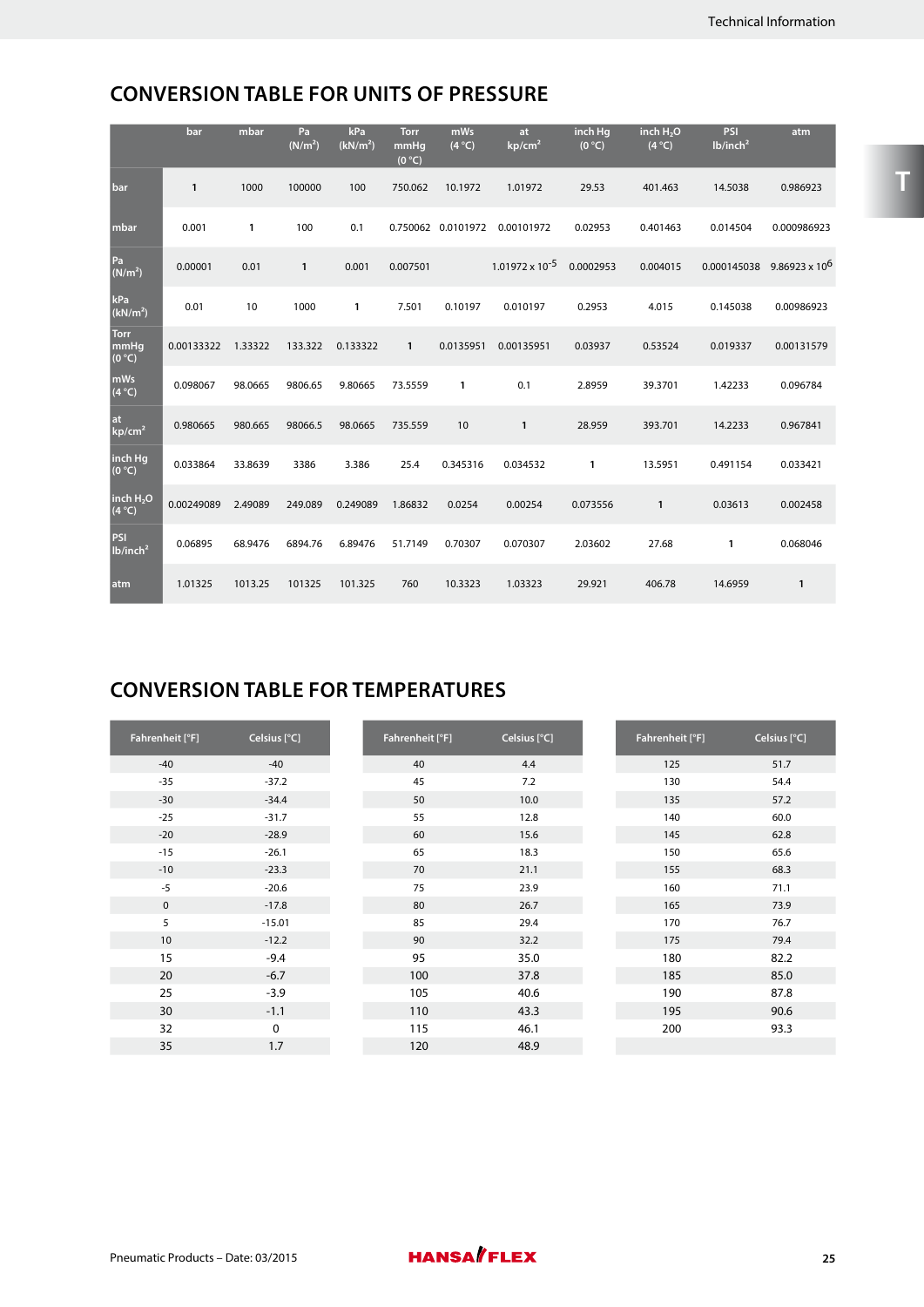## **THREADS AND THEIR DIMENSIONS**

## **Thread ISO 228**

Whitworth pipe thread BSP (British Standard Pipe) Pipe threads where pressure-tight joints are not made on the threads (cylindrical)

| <b>Designation</b> | <b>Diameter</b> | <b>Diameter</b><br><b>External</b> | <b>Diameter</b><br>Nut: | <b>Diameter</b><br>Core hole | <b>Threads</b><br>per inch | <b>Pitch</b> |
|--------------------|-----------------|------------------------------------|-------------------------|------------------------------|----------------------------|--------------|
|                    | [Inch]          | mm                                 | mm                      | mm                           |                            | mm           |
| G 1/8"             | 1/8             | 9.73                               | 8.85                    | 8.80                         | 28                         | 0.907        |
| G 1/4"             | 1/4             | 13.16                              | 11.89                   | 11.80                        | 19                         | 1.337        |
| G3/8''             | 3/8             | 16.66                              | 15.39                   | 15.25                        | 19                         | 1.337        |
| G 1/2"             | 1/2             | 20.95                              | 19.17                   | 19.00                        | 14                         | 1.814        |
| G 5/8"             | 5/8             | 22.91                              | 21.13                   | 21.00                        | 14                         | 1.814        |
| $G$ 3/4"           | 3/4             | 26.44                              | 24.66                   | 24.50                        | 14                         | 1.814        |
| G 1"               |                 | 33.25                              | 30.93                   | 30.75                        | 11                         | 2.309        |
| G 1 1/4"           | 11/4            | 41.91                              | 39.59                   | 39.25                        | 11                         | 2.309        |
| $G$ 1 1/2"         | 11/2            | 47.8                               | 45.48                   | 45.25                        | 11                         | 2.309        |
| G 2''              | $\overline{2}$  | 59.61                              | 57.29                   | 57.00                        | 11                         | 2.309        |
| $G$ 2 1/2"         | 21/2            | 75.18                              | 72.86                   | 72.60                        | 11                         | 2.309        |
| G3''               | 3               | 87.88                              | 85.56                   | 85.30                        | 11                         | 2.309        |
| $G$ 3 1/2"         | 31/2            | 100.33                             | 98.01                   | 97.70                        | 11                         | 2.309        |
| G 4''              | $\overline{4}$  | 113.03                             | 110.71                  | 110.40                       | 11                         | 2.309        |

## **Thread ISO 7/1**

Whitworth tapered pipe thread BSPT (British Standard Pipe Tapered) Cylindrical internal thread and conical (cone 1:16) external thread

| <b>Designation</b><br><b>External</b> | <b>Designation</b><br><b>Internal</b> | <b>Nominal diameter</b> | <b>Diameter</b><br><b>External</b> | <b>Diameter</b><br>Core hole | <b>Threads</b><br>per inch | Pitch |
|---------------------------------------|---------------------------------------|-------------------------|------------------------------------|------------------------------|----------------------------|-------|
|                                       |                                       | mm                      | mm                                 | mm                           |                            | mm    |
| R 1/8"                                | Rp 1/8"                               | 6                       | 9.728                              | 8.566                        | 28                         | 0.907 |
| R 1/4"                                | Rp 1/4"                               | 8                       | 13.157                             | 11.445                       | 19                         | 1.337 |
| R 3/8"                                | Rp 3/8"                               | 10                      | 16.662                             | 14.95                        | 19                         | 1.337 |
| R 1/2"                                | Rp 1/2"                               | 15                      | 20.995                             | 18.631                       | 14                         | 1.814 |
| R 3/4"                                | Rp 3/4"                               | 20                      | 26.441                             | 24.117                       | 14                         | 1.814 |
| R 1"                                  | Rp 1"                                 | 25                      | 33.249                             | 30.291                       | 11                         | 2.309 |
| R 1 1/4"                              | Rp 1 1/4"                             | 32                      | 41.91                              | 38.952                       | 11                         | 2.309 |
| R 1 1/2"                              | Rp 1 1/2"                             | 40                      | 47.803                             | 44.845                       | 11                         | 2.309 |
| R2''                                  | Rp <sub>2</sub>                       | 50                      | 59.614                             | 56.656                       | 11                         | 2.309 |
| R 2 1/2"                              | Rp 2 1/2"                             | 65                      | 75.184                             | 72.226                       | 11                         | 2.309 |
| R 3"                                  | $Rp3$ "                               | 80                      | 87.884                             | 84.926                       | 11                         | 2.309 |
| R4''                                  | Rp <sub>4</sub>                       | 100                     | 113.03                             | 110.072                      | 11                         | 2.309 |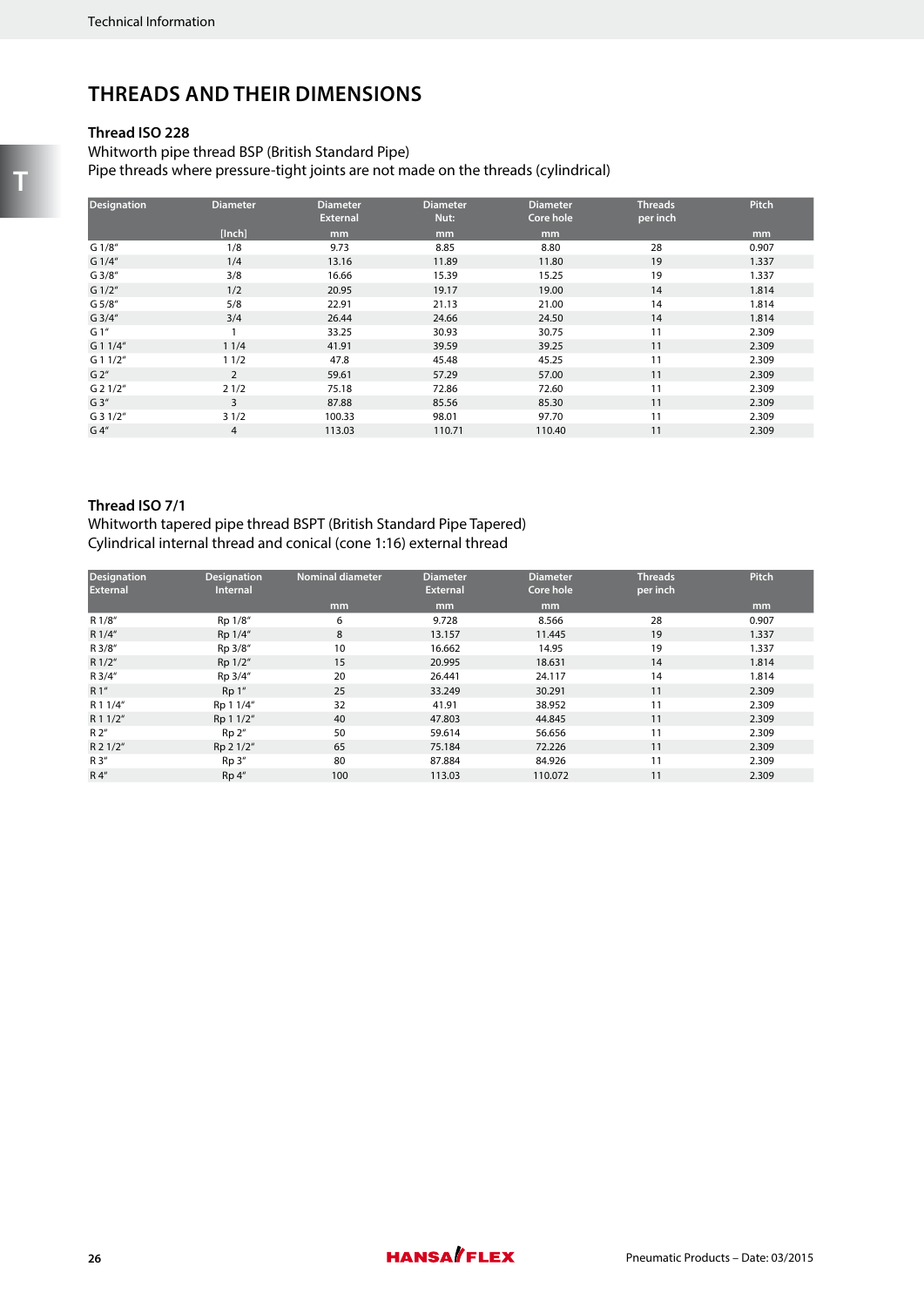# **SEAL MATERIALS**

| Acronym                  | <b>Description</b>                               | Registered<br>trademark | <b>Application</b>                                                                                                                                                                                                                                                                                    | <b>Temperature</b>             | Item groups                                                                                                  |
|--------------------------|--------------------------------------------------|-------------------------|-------------------------------------------------------------------------------------------------------------------------------------------------------------------------------------------------------------------------------------------------------------------------------------------------------|--------------------------------|--------------------------------------------------------------------------------------------------------------|
| <b>NBR</b>               | Acrylonitrile-butadiene<br>rubber                | Perbunan <sup>®</sup>   | In hydraulics and pneumatics, resistant to<br>hydraulic oils, water-glycol mixtures and<br>oil-in-water emulsions, mineral oils and<br>mineral oil products, animal and plant oils,<br>petrol, heating oil, water up to approx.<br>70 °C, air up to 80 °C                                             | -30 °C to +80 °C               | Maintenance units<br>Cylinders and control<br>valves<br>Fittings /<br>connectors                             |
| <b>FKM</b><br><b>FPM</b> | Fluoro rubber<br>Fluorocarbon<br>rubber          | Viton <sup>®</sup>      | FPM provides excellent resistance to high<br>temperatures, ozone, oxygen, mineral oils,<br>synthetic hydraulic liquids, fuels, aromatics,<br>many organic solvents and chemicals. The<br>material's gas permeability is low and<br>similar to that of butyl rubber.                                   | -25 °C to +200 °C              | Valves and isolation<br>fittings<br>Couplings<br>Fittings /<br>connectors<br>Cylinders and<br>control valves |
| <b>EPDM</b>              | Ethylene-<br>propylene diene<br>monomer rubber   |                         | Steam up to 200 °C, hot water, air up to<br>150 °C, dilute acids, not resistant to mineral<br>oil products                                                                                                                                                                                            | $+200^{\circ}$ C               | Non-return valves<br>(Please enquire)<br>Couplings<br>(Please enquire)                                       |
| <b>CR</b>                | Polychloroprene<br>rubber.<br>chlorinated rubber | Neoprene <sup>®</sup>   | Resistant to silicone oils and greases, refrig-<br>erants, better ozone resistance, weather<br>resistance and aging resistance compared<br>to NBR                                                                                                                                                     | -40 °C to +100 °C              | Solenoid valves                                                                                              |
| <b>PTFE</b>              | Polytetrafluoroethylene                          | Teflon <sup>®</sup>     | Resistant to almost all organic and inor-<br>ganic chemicals (except elemental fluorine<br>under pressure or at high temperatures,<br>fluoro-halogen compounds and alkali<br>metal fusions).<br>- Excellent anti-adhesive behaviour<br>- No water absorption (< 0.01 %)<br>- Low thermal conductivity | -200 °C to<br>$+260^{\circ}$ C | Valves and<br>isolation fittings                                                                             |

# **MATERIALS AND THEIR FIELDS OF USE**

|                  | <b>Stainless steel</b>      |                     |                                                                                                                                                                                            |  |  |  |  |  |  |  |
|------------------|-----------------------------|---------------------|--------------------------------------------------------------------------------------------------------------------------------------------------------------------------------------------|--|--|--|--|--|--|--|
| <b>Materials</b> | <b>Chemical designation</b> | <b>AISI</b>         | <b>Applications</b>                                                                                                                                                                        |  |  |  |  |  |  |  |
| 1.4301           | X5CrNi18-10                 | AISI 304            | Apparatus and components for the<br>chemical industry, textile industry, cellu-<br>lose production, dye works and in the<br>photographic, paint, artificial resin and<br>rubber industries |  |  |  |  |  |  |  |
| 1.4305           | X10CrNiS18-9                | AISI 303            | Turned parts for the food and dairy<br>industries, photographic, paint, oil, soap,<br>paper and textile industries                                                                         |  |  |  |  |  |  |  |
| 1.4401           | X5CrNiMo17-12-2             | AISI 316            | Parts and apparatus in the cellulose,<br>rayon, textile, oil and artificial silk indus-<br>tries, dairies, breweries                                                                       |  |  |  |  |  |  |  |
| 1.4404           | X2CrNiMo17-12-2             | AISI 316 L          | Parts and apparatus in the cellulose,<br>rayon, textile, oil and artificial silk indus-<br>tries, dairies, breweries. Use as casting<br>material for precision cast fittings               |  |  |  |  |  |  |  |
| 1.4408           | G-X6CrNiMo18-10             | Similar to AISI 316 | Material for precision cast fittings                                                                                                                                                       |  |  |  |  |  |  |  |
| 1.4571           | X6CrNiMoTi17-12-2           | <b>AISI 316Ti</b>   | Apparatus and components for the<br>chemical industry, textile industry, cellu-<br>lose production, dye works and in the<br>photographic, paint, artificial resin and<br>rubber industries |  |  |  |  |  |  |  |

|                 | <b>Brass</b>                |                                                                                                                                                                                                                                                                                                                                    |
|-----------------|-----------------------------|------------------------------------------------------------------------------------------------------------------------------------------------------------------------------------------------------------------------------------------------------------------------------------------------------------------------------------|
| <b>Material</b> | <b>Chemical designation</b> | <b>Applications</b>                                                                                                                                                                                                                                                                                                                |
| 2.0331          | CuZn39Pb2                   | · Sanitary valves, fittings, bolts, nuts<br>• Drop-forged parts, stampings, gear wheels, gear racks<br>• Parts for security locks in vehicles, keys<br>• Clock housings, clock mechanisms, spring housings, date rings<br>• Screw terminals<br>• Perforated plates (for the paper industry)<br>· Signs, metal letters, rivet parts |

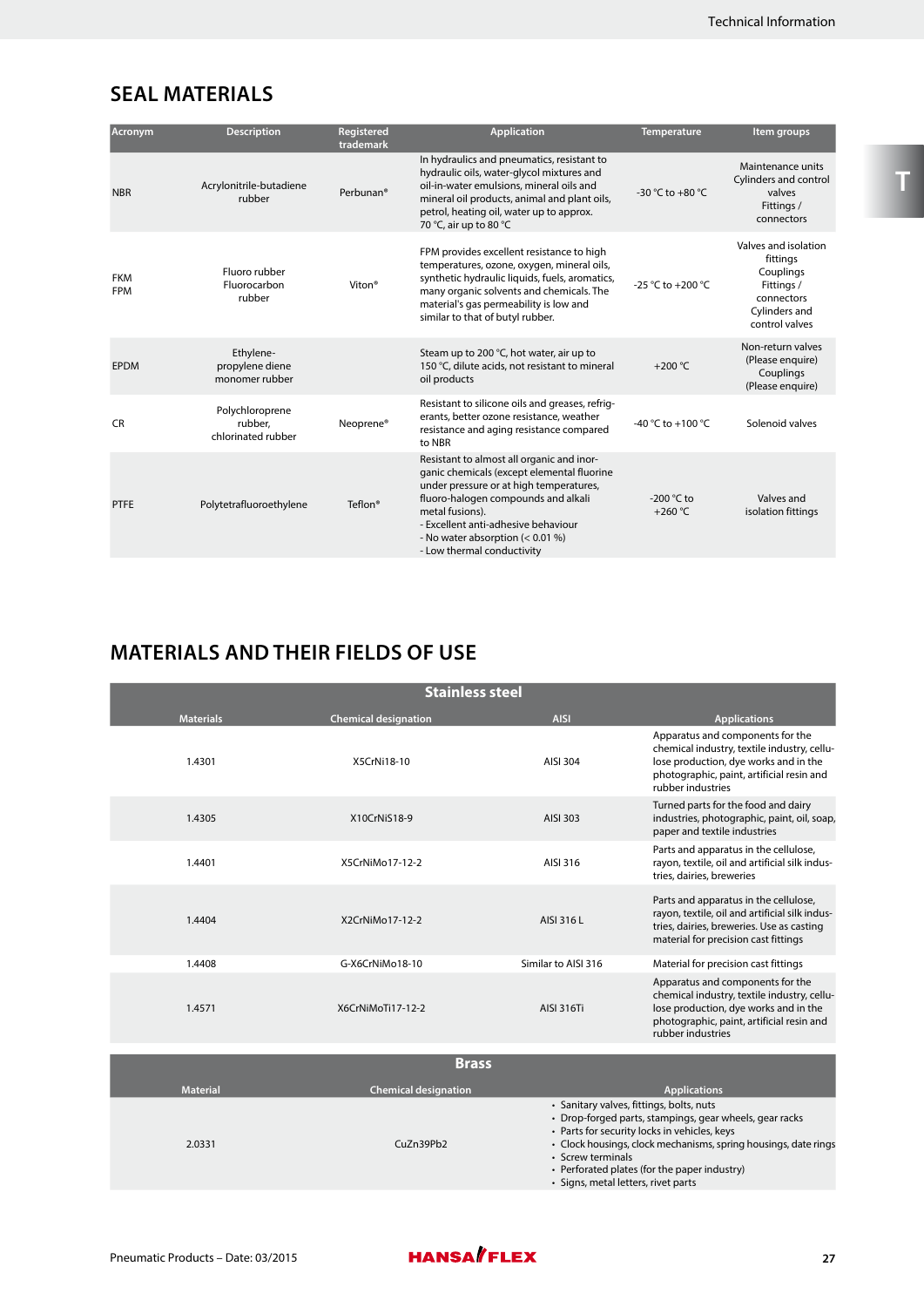# **AIR TREATMENT / FILTERING**

Compressed air should always be clean enough to ensure that it causes no malfunctions and **no damage** to the components. Dirt causes higher wear and detrimentally affects the service life of the pneumatic elements. Any filter in the system will create a flow resistance, therefore, on economic grounds, the **filtration efficiency** should be matched to the **requirements of the application** – the air should be as clean as**necessary**.

**ISO 8573-1** defines **different purity classes** to allow a consistent assessment of cleaning efficiency to be made. Different requirements apply to the quality of compressed air, depending on the needs of the application. The quality classes should therefore include the following information as per the ordered list below:

- 1. Quality class for particles
- 2. Quality class for water
- 3. Quality class for total oil (droplets, aerosols, vapours)

| <b>Class</b> | <b>Solids</b>           | <b>Water content</b>    | Oil content                      |
|--------------|-------------------------|-------------------------|----------------------------------|
|              | Max. particle size [µm] | Pressure dew point [°C] | Max. oil concentration $[mg/m3]$ |
|              | 0.1                     | $-70$                   | 0.01                             |
|              |                         | -40                     | 0.1                              |
|              |                         | $-20$                   |                                  |
|              |                         | $+3$                    |                                  |
|              | 40                      |                         | 25                               |

## **VACUUM**

Vacuum is expressed in relation to absolute pressure (absolute zero point). Designation: - value (negative pressure value) in per cent (%) in the range of 0…1 bar absolute pressure

## **APPLICATION IN THE FIELD OF COARSE OR OPERATIVE VACUUM AT HANSA-FLEX**

**Vacuum expressed as a relative value** in relation to **average atmospheric ambient pressure** (approx. 1000 mbar). The vacuum value has a **preceding negative sign**, because the **atmospheric ambient pressure** is taken as the **zero point**. This means that the **lowest** possible value is **-1** bar or 100 % vacuum.

| <b>Levels of vacuum</b> |               |                |                        |                   |  |  |  |
|-------------------------|---------------|----------------|------------------------|-------------------|--|--|--|
| <b>Unit</b>             | Coarse vacuum | Fine vacuum    | High vacuum            | Ultra-high vacuum |  |  |  |
| mbar                    | $10^3$ to 1   | 1 to $10^{-3}$ | $10^{-3}$ to $10^{-7}$ | $< 10^{-7}$       |  |  |  |

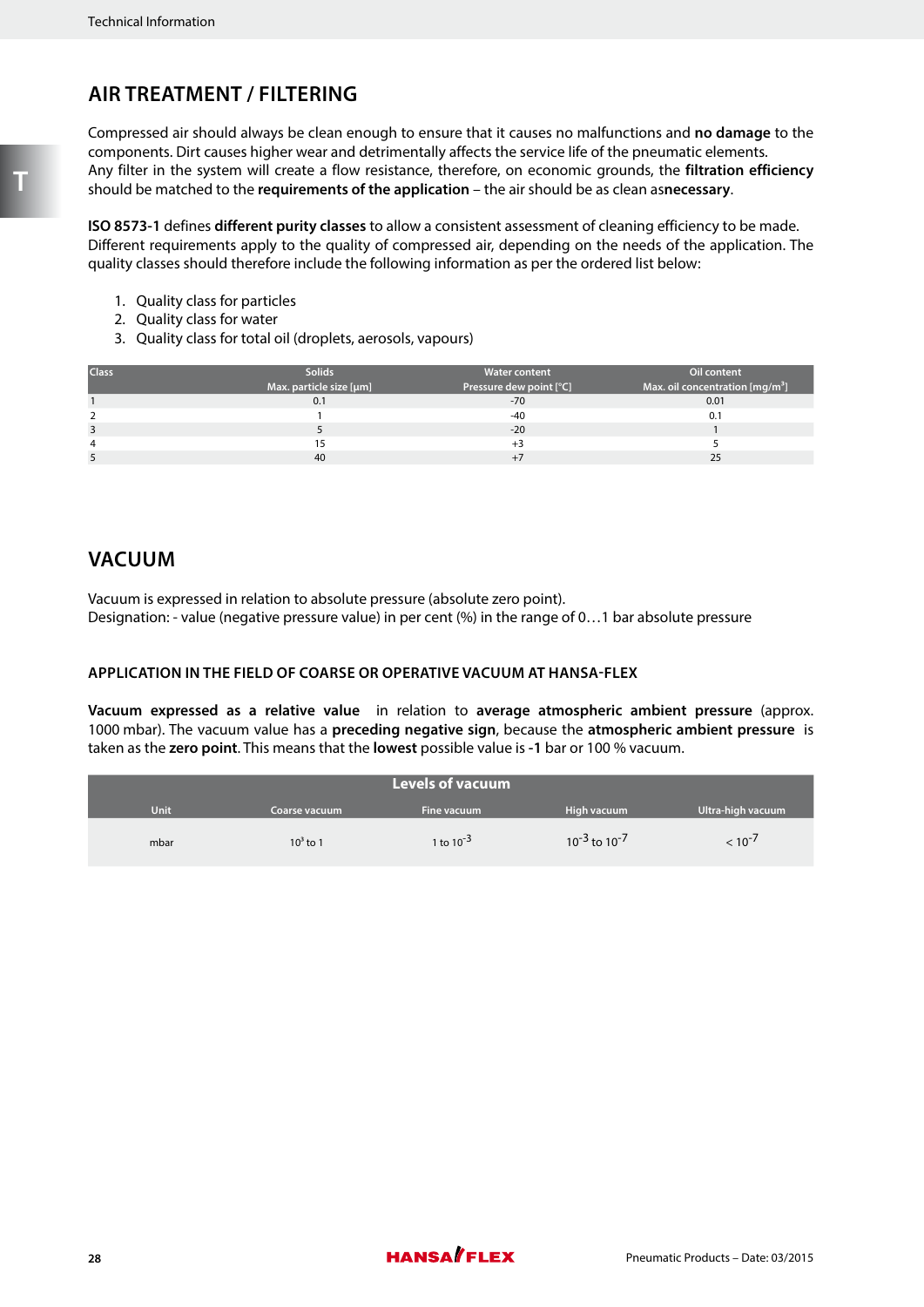## **SOLENOID VALVES**

#### Solenoid valves 2/2-3/2-way directional media valves and their methods of actuation:

#### **Directly actuated valve**

**Description Intrinsic features** In a directly actuated valve, the plunger is mechanically connected to the seal assembly and forms a force-transmitting unit. The solenoid, which acts directly on the plunger, actuates the sealing element on the underside of the plunger directly. The valve's operation is not affected by the pipe pressure or the flow rate, and the valve functions from zero to a maximum permitted rated pressure.

• Only small nominal sizes – low flows in pipes

- High pressures
- Liquid and gaseous media as detailed in the specifications
- Switches without a differential pressure
- Used under coarse vacuum

#### **Pilot-operated valve**

| <b>Description</b>                                                                   | <b>Intrinsic features</b>                                            |
|--------------------------------------------------------------------------------------|----------------------------------------------------------------------|
| This valve has a pilot valve and a throttle bore. It uses the pipe pressure in order | • Larger nominal sizes                                               |
| to function. When the solenoid is energised, the pilot valve opens and the pres-     | • Higher pressures can be switched with relatively small magnetic    |
| sure on the valve piston or the diaphragm on the exit side of the valve reduces.     | forces                                                               |
| The resulting pressure difference causes the pipe pressure to raise the piston or    | • Liquid and gaseous media as detailed in the specifications         |
| the diaphragm from the valve seat and the valve opens. When the solenoid is          | • Switching is possible only at the minimum pilot pressure (see the  |
| de-energised, the pilot valve opening closes and the pipe pressure is able to        | "Minimum pressure" given in the catalogue)                           |
| build up again through the orifice on the piston or diaphragm, and the required      | • For larger nominal sizes, the switchable pressures reduce (see the |
| force is applied to close the valve.                                                 | "Highest pressure" given in the catalogue)                           |

#### **Force pilot-operated valve**

**Description Intrinsic features** This form of actuation combines the advantages of servo-assistance with the principle of direct actuation. With force pilot-operated valves, the plunger and seal are mechanically connected. The opening process can begin without a pressure difference. As this process of movement continues, the pilot pressure supports the opening process through the additional pilot bore. The valve works from 0 bar to the maximum permissible pressure.

- Larger nominal sizes
- Switching is possible without a minimum pilot pressure
- Liquid and gaseous media as detailed in the specifications
- For larger nominal sizes, the switchable pressures reduce (**see the "Highest pressure" given in the catalogue**)

# **CYLINDER FORCES**

#### **Cylinder forces in double-acting cylinders:** Pressure/force tables

Piston force [daN]; 1 daN (10N) = approx. 1 kg

| Ø      | ø    |        | <b>Piston area</b> |                | Pilot pressure [bar] |                         |                |                |       |       |       |       |                |                |       |       |       |
|--------|------|--------|--------------------|----------------|----------------------|-------------------------|----------------|----------------|-------|-------|-------|-------|----------------|----------------|-------|-------|-------|
| Piston | Rod  |        | [cm <sup>2</sup> ] | $\overline{2}$ |                      | $\overline{\mathbf{3}}$ |                | $\overline{4}$ |       |       | 5     | 6     |                | $\overline{7}$ |       | 8     |       |
| [mm]   | [mm] | Push   | Pull               | Push           | Pull                 | Push                    | Pull           | Push           | Pull  | Push  | Pull  | Push  | Pull           | Push           | Pull  | Push  | Pull  |
| 8      | 4    | 0.5    | 0.38               | 1              | 0.8                  | 1.5                     | 1.1            | $\overline{2}$ | 1.5   | 2.5   | 1.9   | 3     | 2.3            | 3.5            | 2.6   | 4     | 3     |
| 10     | 4    | 0.79   | 0.66               | 1.6            | 1.3                  | 2.4                     | $\overline{2}$ | 3.1            | 2.6   | 3.9   | 3.3   | 4.7   | $\overline{4}$ | 5.5            | 4.6   | 6.3   | 5.3   |
| 12     | 6    | 1.13   | 0.85               | 2.3            | 1.7                  | 3.4                     | 2.5            | 4.5            | 3.4   | 5.7   | 4.2   | 6.8   | 5.1            | 7.9            | 5.9   | 9     | 6.8   |
| 16     | 6    | 2.01   | 1.73               | $\overline{4}$ | 3.5                  | 6                       | 5.2            | 8              | 6.9   | 10.1  | 8.6   | 12.1  | 10.4           | 14.1           | 12.1  | 16.1  | 13.8  |
| 16     | 8    | 2.01   | 1.51               | 4              | 3                    | 6                       | 4.5            | 8              | 6     | 10.1  | 7.5   | 12.1  | 9              | 14.1           | 10.6  | 16.1  | 12.1  |
| 20     | 8    | 3.14   | 2.64               | 6.3            | 5.3                  | 9.4                     | 7.9            | 12.6           | 10.6  | 15.7  | 13.2  | 18.8  | 15.8           | 22             | 18.5  | 25.1  | 21.1  |
| 20     | 10   | 3.14   | 2.36               | 6.3            | 4.7                  | 9.4                     | 7.1            | 12.6           | 9.4   | 15.7  | 11.8  | 18.8  | 14.1           | 22             | 16.5  | 25.1  | 18.8  |
| 25     | 8    | 4.91   | 4.41               | 9.8            | 8.8                  | 14.7                    | 13.2           | 19.6           | 17.6  | 24.5  | 22    | 29.5  | 26.4           | 34.4           | 30.8  | 39.3  | 35.2  |
| 25     | 10   | 4.91   | 4.12               | 9.8            | 8.2                  | 14.7                    | 12.4           | 19.6           | 16.5  | 24.5  | 20.6  | 29.5  | 24.7           | 34.4           | 28.9  | 39.3  | 33    |
| 32     | 12   | 8.04   | 6.91               | 16.1           | 13.8                 | 24.1                    | 20.7           | 32.2           | 27.6  | 40.2  | 34.6  | 48.3  | 41.5           | 56.3           | 48.4  | 64.3  | 55.3  |
| 40     | 12   | 12.57  | 11.44              | 25.1           | 22.9                 | 37.7                    | 34.3           | 50.3           | 45.7  | 62.8  | 57.2  | 75.4  | 68.6           | 88             | 80    | 100.5 | 91.5  |
| 40     | 16   | 12.57  | 10.56              | 25.1           | 21.1                 | 37.7                    | 31.7           | 50.3           | 42.2  | 62.8  | 52.8  | 75.4  | 63.3           | 88             | 73.9  | 100.5 | 84.4  |
| 50     | 16   | 19.63  | 17.62              | 39.3           | 35.2                 | 58.9                    | 52.9           | 78.5           | 70.5  | 98.2  | 88.1  | 117.8 | 105.7          | 137.4          | 123.4 | 157.1 | 141   |
| 50     | 20   | 19.63  | 16.49              | 39.9           | 33                   | 58.9                    | 49.5           | 78.5           | 66    | 98.2  | 82.5  | 117.8 | 99             | 137.4          | 115.5 | 157.1 | 131.9 |
| 63     | 16   | 31.17  | 29.16              | 62.3           | 58.3                 | 93.5                    | 87.5           | 124.7          | 116.6 | 155.9 | 145.8 | 187   | 175            | 218.2          | 204.1 | 249.4 | 233.3 |
| 63     | 20   | 31.17  | 28.03              | 62.3           | 56.1                 | 93.5                    | 84.1           | 124.7          | 112.1 | 155.9 | 140.2 | 187   | 168.2          | 218.2          | 196.2 | 249.4 | 224.2 |
| 80     | 20   | 50.27  | 47.12              | 100.5          | 94.2                 | 150.8                   | 141.4          | 201.1          | 188.5 | 251.3 | 235.6 | 301.6 | 282.7          | 351.9          | 329.9 | 402.1 | 377   |
| 80     | 25   | 50.27  | 45.36              | 100.5          | 90.7                 | 150.8                   | 136.1          | 201.1          | 181.4 | 251.3 | 226.8 | 301.6 | 272.1          | 351.9          | 317.5 | 402.1 | 362.9 |
| 100    | 25   | 78.54  | 73.63              | 157.1          | 147.3                | 235.6                   | 220.9          | 314.2          | 294.5 | 392.7 | 368.2 | 471.2 | 441.8          | 549.8          | 515.4 | 628.3 | 589   |
| 125    | 32   | 122.72 | 114.68             | 245.4          | 229.4                | 368.2                   | 344            | 490.9          | 458.7 | 613.6 | 573.4 | 736.3 | 688.1          | 859            | 802.7 | 981.7 | 917.4 |
| 160    | 40   | 201.06 | 188.5              | 402.1          | 377                  | 603.2                   | 565.5          | 804.2          | 754   | 1005  | 942.5 | 1206  | 1131           | 1407           | 1320  | 1609  | 1508  |
| 200    | 40   | 314.06 | 301.59             | 628.3          | 603.2                | 942.5                   | 904.8          | 1257           | 1206  | 1571  | 1508  | 1885  | 1810           | 2199           | 2111  | 2513  | 2413  |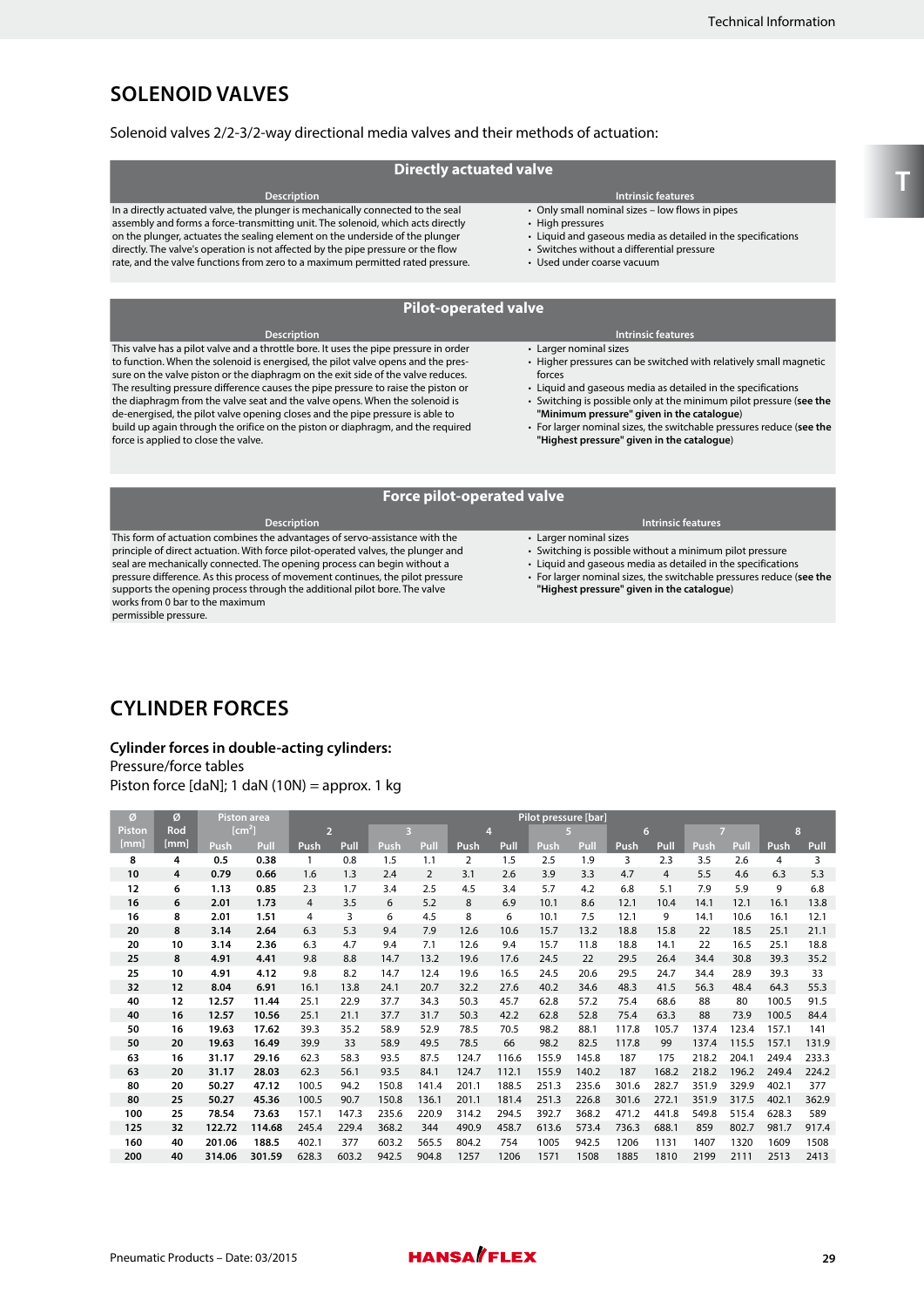## **Cylinder forces in single-acting cylinders:**

| Single-acting short stroke cylinder |                                |                  |                                |  |  |  |  |
|-------------------------------------|--------------------------------|------------------|--------------------------------|--|--|--|--|
| Diameter [mm]                       | <b>Block force of spring N</b> | Max. stroke [mm] | Force with destressed spring N |  |  |  |  |
| 12                                  |                                | 25               | 1.5                            |  |  |  |  |
| 16                                  |                                | 25               |                                |  |  |  |  |
| 20                                  | 12                             | 25               |                                |  |  |  |  |
| 25                                  | 14                             | 25               |                                |  |  |  |  |
| 32                                  | 33                             | 50               | 6                              |  |  |  |  |
| 40                                  | 45                             | 50               | 15                             |  |  |  |  |
| 50                                  | 70                             | 50               | 20                             |  |  |  |  |
| 63                                  | 81                             | 50               | 25                             |  |  |  |  |

| Single-acting cylinder in accordance with ISO L76432 |                                |                  |                                |  |  |
|------------------------------------------------------|--------------------------------|------------------|--------------------------------|--|--|
| Diameter [mm]                                        | <b>Block force of spring N</b> | Max. stroke [mm] | Force with destressed spring N |  |  |
|                                                      |                                | 50               |                                |  |  |
| 10                                                   |                                | 50               |                                |  |  |
| 12                                                   |                                | 50               |                                |  |  |
| 16                                                   | 20                             | 50               |                                |  |  |
| 20                                                   |                                | 50               |                                |  |  |
| 25                                                   | 28                             | 50               |                                |  |  |

## **COMPRESSED AIR PIPEWORK SYSTEM**

## **IMPORTANT INSTALLATION INSTRUCTIONS**

If the system has vertical branch pipes along a wall, it is advisable first to attach the wall brackets only on the pipes running horizontally and then pressurise the installation.



Phase 1: System not under pressure

After this, the other wall brackets and the pressurised air points of use (air distribution box) can be fastened in place.



**Phase 2:** Fastening in place of the pipes under pressure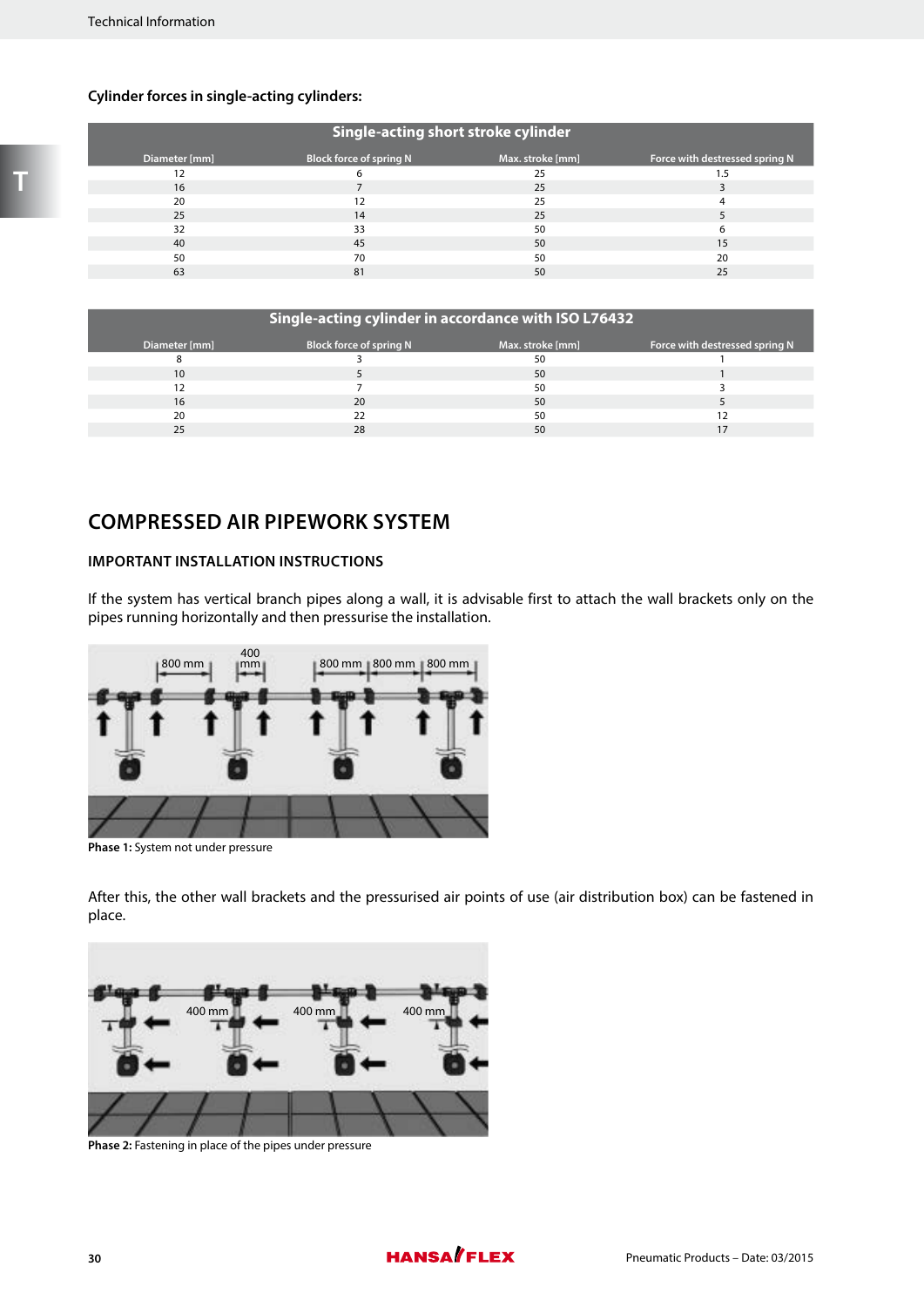If the pipework extends over a long distance, it is recommended that an expansion bend be provided every 25 metres. Placement around a column requires an adequate distance between the wall and the distribution pipework. This is likewise resolved by installing an expansion bend.



Compressed air pipelines should always incorporate a water separator (swan neck bend).

## **IMPORTANT INSTALLATION INSTRUCTIONS**

The user-friendly design of the compressed air pipework system allows it to be installed or removed without any tools at all. As well as the time saved, this can also result in up to 50 % cost savings.

The following points should be observed to ensure a safe and trouble-free installation:

- The pipe clamps must be fitted in such a way that there is still enough play to allow the pipe to be displaced.
- To avoid damage to the O-rings in the connectors, it is also important to check that the pipe ends are free of burrs.
- We always recommend chamfering the pipes to reduce the insertion forces.
- To ensure the pipe ends meet at the best angle  $(90^\circ)$ , they should always be cut using a pipe-cutter.
- To prevent pressure losses in the system, the installer must ensure that the pipes are fully inserted into the connectors (look for the marking on the connector).
- We recommend keeping the pipework about 30 mm from the wall where the compressed air pipework system passes around a column to allow for the extension in length of the pipes and connectors.
- For installations with several vertical pipes, we recommend that the pipe clamps on the horizontal pipework are fitted first, then the system be placed under pressure. Only then should the vertical pipe clamps and connectors be installed. This ensures that the vertical pipes will remain vertical after the installation is complete.
- If the compressed air system does not incorporate an air dryer, we recommend the use of our T connector with an integrated water separator. This allows the condensate to be collected at a specific point.

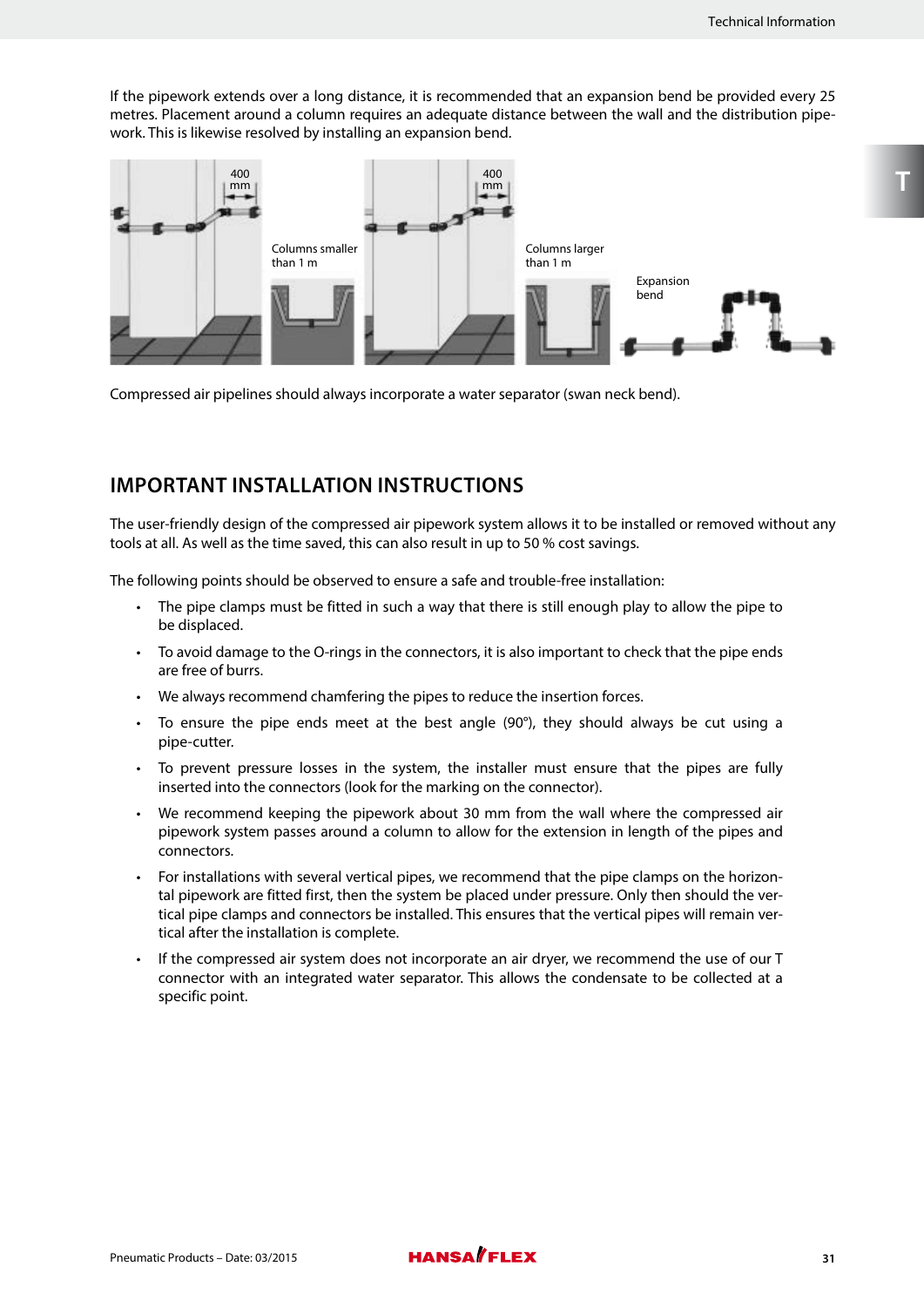## **CALCULATION OF THE LONGITUDINAL EXPANSION OF POLYAMIDE PIPES\***

To avoid any undesirable bending of pipes and connections, an accurate calculation of thermal expansion of the compressed air pipework must be performed before the system is installed.

The plastic pipes change in length by approx. 0.2 mm/°C per metre.

**The following factors relating to the longitudinal expansion of polyamide pipes must be taken into account:**

|                     | <b>Factor</b> |
|---------------------|---------------|
| PA-12 pipe (soft)   | $1.5\,$       |
| PA-12 pipe (medium) | 1.3           |
| PA-12 pipe (hard)   | 1.0           |

Specific coefficient of longitudinal expansion of polyamide =  $10^{-4}$ /°C

**The following formula must be used to calculate the longitudinal expansion:**

**Factor (PA pipe)**

- **x specific coefficient of longitudinal expansion (10-4/°C)**
- **x pipe length (L)**
- **x temperature difference (T)**
- **= change in length L**

#### **Example calculation:**

A 150 metre long compressed air pipe (hard polyamide pipe) installed in a factory building in which the ambient temperature varies between +15 °C to +40 °C (T is therefore +25 °C) expands as follows:

## **Change in length L = 1.0 x 10-4/°C x 150 m x 25 °C Change in length L = 0.375 m**

**\* The examples and tables given here are intended for information only and do not replace the design of a compressed air system by an appropriately qualified engineer.**

## **EXAMPLE OF A PIPEWORK CALCULATION \***

#### **COMPRESSED AIR DISTRIBUTION SYSTEM WITH RING MAIN**

The calculation for the ring main is based on half the nominal length of the complete pipework system and the full compressed air requirement. For example: compressed air requirement 1000 l/min, operating pressure 7 bar, complete pipework length would be 300 m as a ring main, therefore the length for calculation purposes would be 150 m.

## **COMPRESSED AIR DISTRIBUTION SYSTEM WITH BRANCH PIPE**

The calculation for the branch pipe is based on the full nominal length of the complete pipework system and the full compressed air requirement. For example: compressed air requirement 750 l/min, operating pressure 7 bar, and the complete pipework length would be 50 m.

**\* The examples and tables given here are intended for information only and do not replace the design of a compressed air system by an appropriately qualified engineer.**

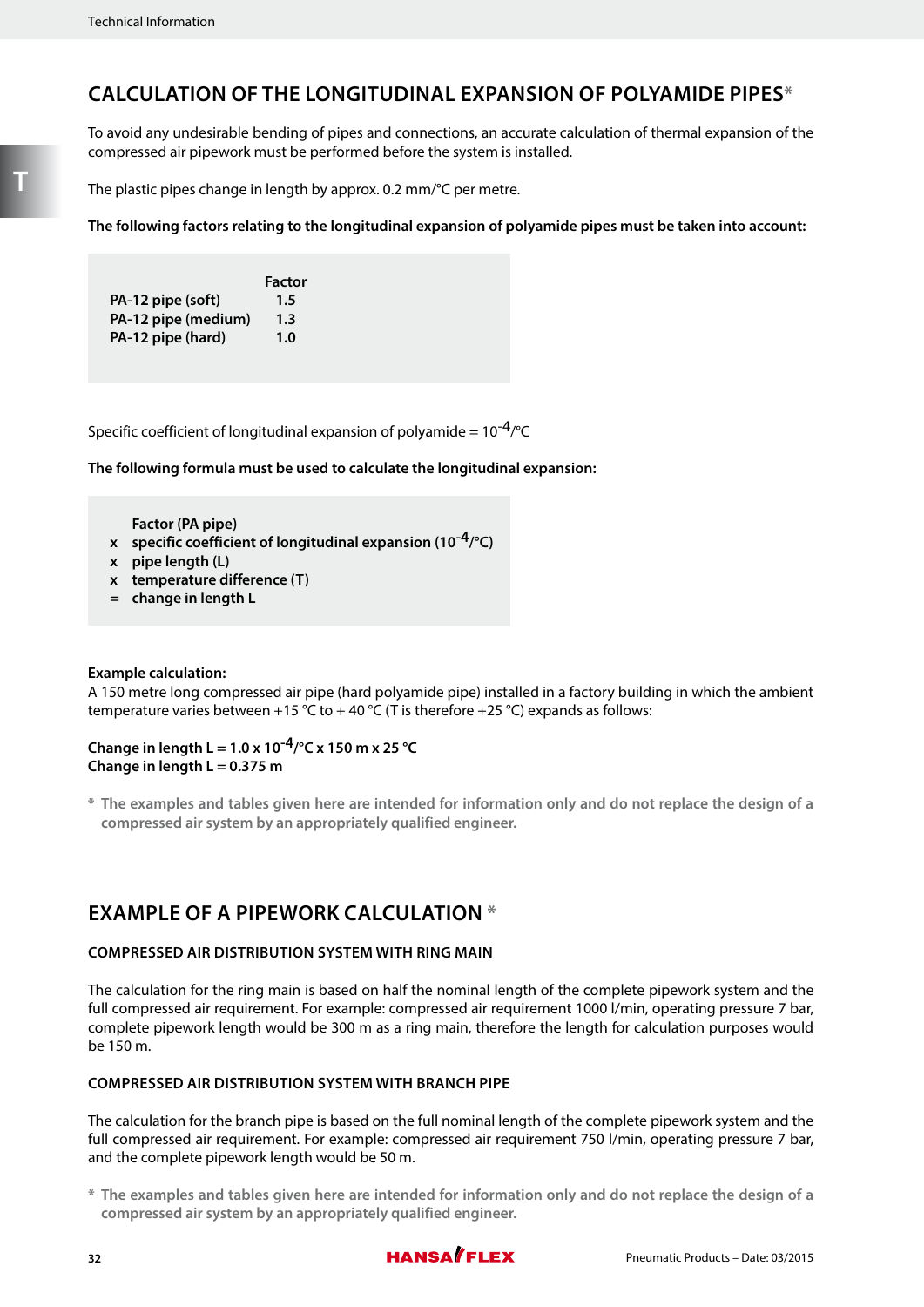#### $A =$  pipe length of the ring main in m

 $B =$  delivery capacity of the compressor in l/min

| $\overline{B}$ | 25 | 50 | 100 | 150 | 200 | 250 | 300 |
|----------------|----|----|-----|-----|-----|-----|-----|
| 200            | 12 | 12 | 12  | 15  | 15  | 15  | 18  |
| 400            | 12 | 12 | 15  | 15  | 15  | 18  | 18  |
| 500            | 15 | 15 | 15  | 18  | 18  | 18  | 18  |
| 750            | 15 | 15 | 18  | 18  | 18  | 22  | 22  |
| 1000           | 15 | 15 | 18  | 18  | 22  | 22  | 22  |
| 1500           | 18 | 18 | 18  | 22  | 22  | 22  | 22  |
| 2000           | 18 | 18 | 22  | 22  | 22  | 28  | 28  |
| 3000           | 22 | 22 | 28  | 28  | 28  | 28  | 28  |
| 4000           | 28 | 28 | 28  | 28  | 28  | 28  | 28  |

In calculating the lengths of pipe required for the main, supply and branch pipework, we recommend that the supply system is designed as a ring main. This allows the sizes to be calculated based on only half the quantity of air delivered and half the pipework length.

## **EQUIVALENT PIPEWORK LENGTH OF FITTINGS (PER ITEM)**

| ØE in mm             |                  | 15                | 18               | 22               | 28               |
|----------------------|------------------|-------------------|------------------|------------------|------------------|
| Øl in mm             |                  |                   |                  | 18               | 23               |
| <b>Elbow</b>         | 0.6 <sub>m</sub> | 0.7 <sub>m</sub>  | 1.0 <sub>m</sub> | 1.3 m            | 1.5 <sub>m</sub> |
| T piece              | 0.7 <sub>m</sub> | 0.85 <sub>m</sub> | 1.0 m            | 1.5 m            | 2.0 <sub>m</sub> |
| <b>Reducer piece</b> | 0.3 <sub>m</sub> | 0.4 <sub>m</sub>  | 0.45 m           | 0.5 <sub>m</sub> | 0.6 <sub>m</sub> |

These values must be added to the actual pipe lengths to arrive at the length in terms of hydraulic flow**L**.

## **FLOW RATES FOR PA AND ALUMINIUM PIPES**

| Pipe Ø in mm | <b>PA</b> pipe<br><b>Main pipe</b><br>6 m/sec. at 8 bar in I/min | <b>PA</b> pipe<br><b>Branch pipe</b><br>15 m/sec. at 8 bar in I/min | <b>Aluminium pipe</b><br>Main pipe<br>6 m/sec. at 8 bar in I/min | <b>Aluminium pipe</b><br><b>Branch pipe</b><br>15 m/sec. at 8 bar in l/min |
|--------------|------------------------------------------------------------------|---------------------------------------------------------------------|------------------------------------------------------------------|----------------------------------------------------------------------------|
| 12           | 205                                                              | 515                                                                 | $\qquad \qquad$                                                  |                                                                            |
| 15           | 365                                                              | 916                                                                 | 430                                                              | 1004                                                                       |
| 18           | 498                                                              | 1248                                                                | 650                                                              | 1548                                                                       |
| 22           | 823                                                              | 2057                                                                | 1018                                                             | 2442                                                                       |
| 28           | 1344                                                             | 3367                                                                | 1720                                                             | 4160                                                                       |

The values given for the flow in the main pipe can be changed for flow in each direction.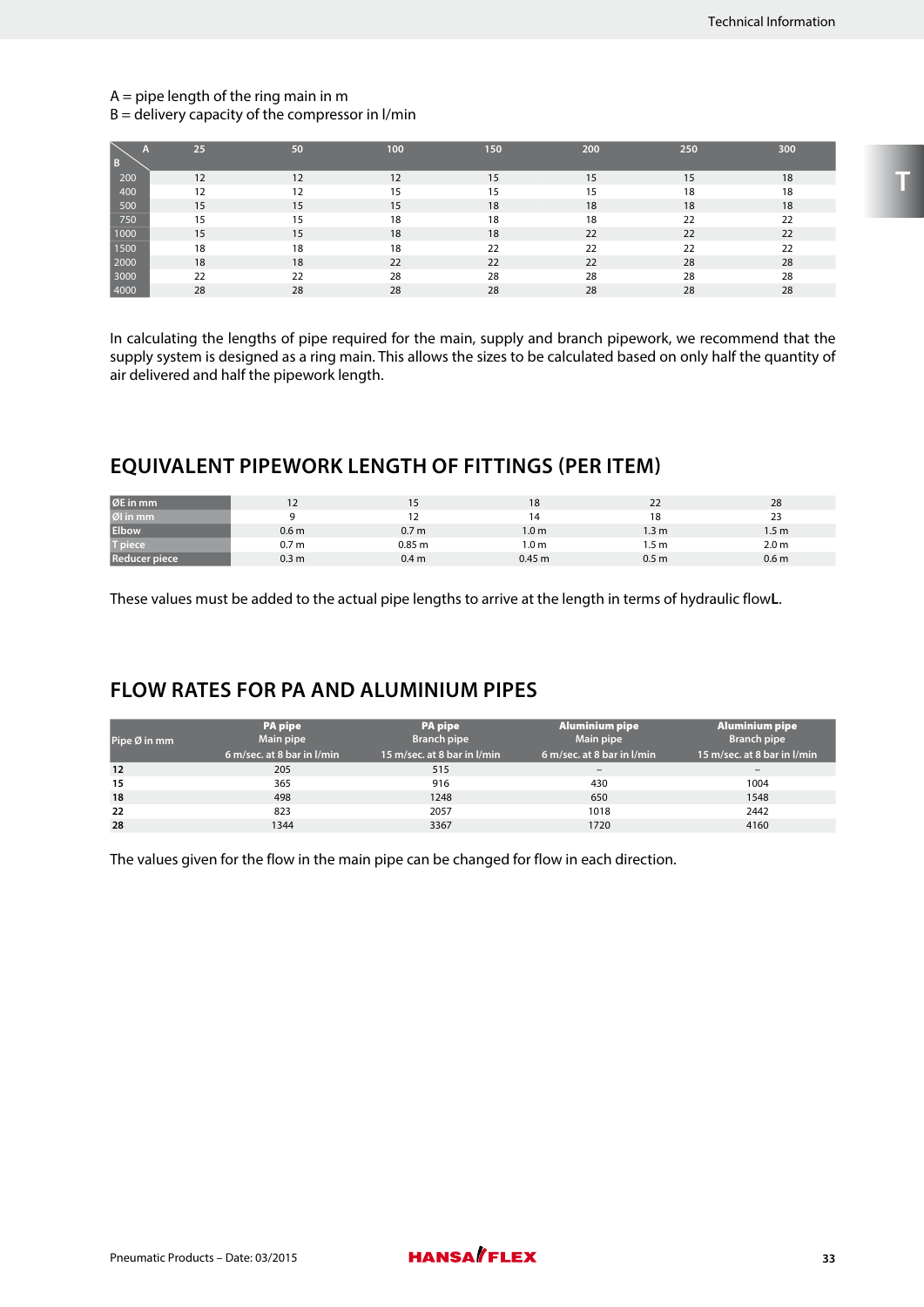## **NOISE TABLE FOR SAFTEY NOZZLES**

## **COMPARED TO STANDARD ONE-HOLE TYPES**









**T**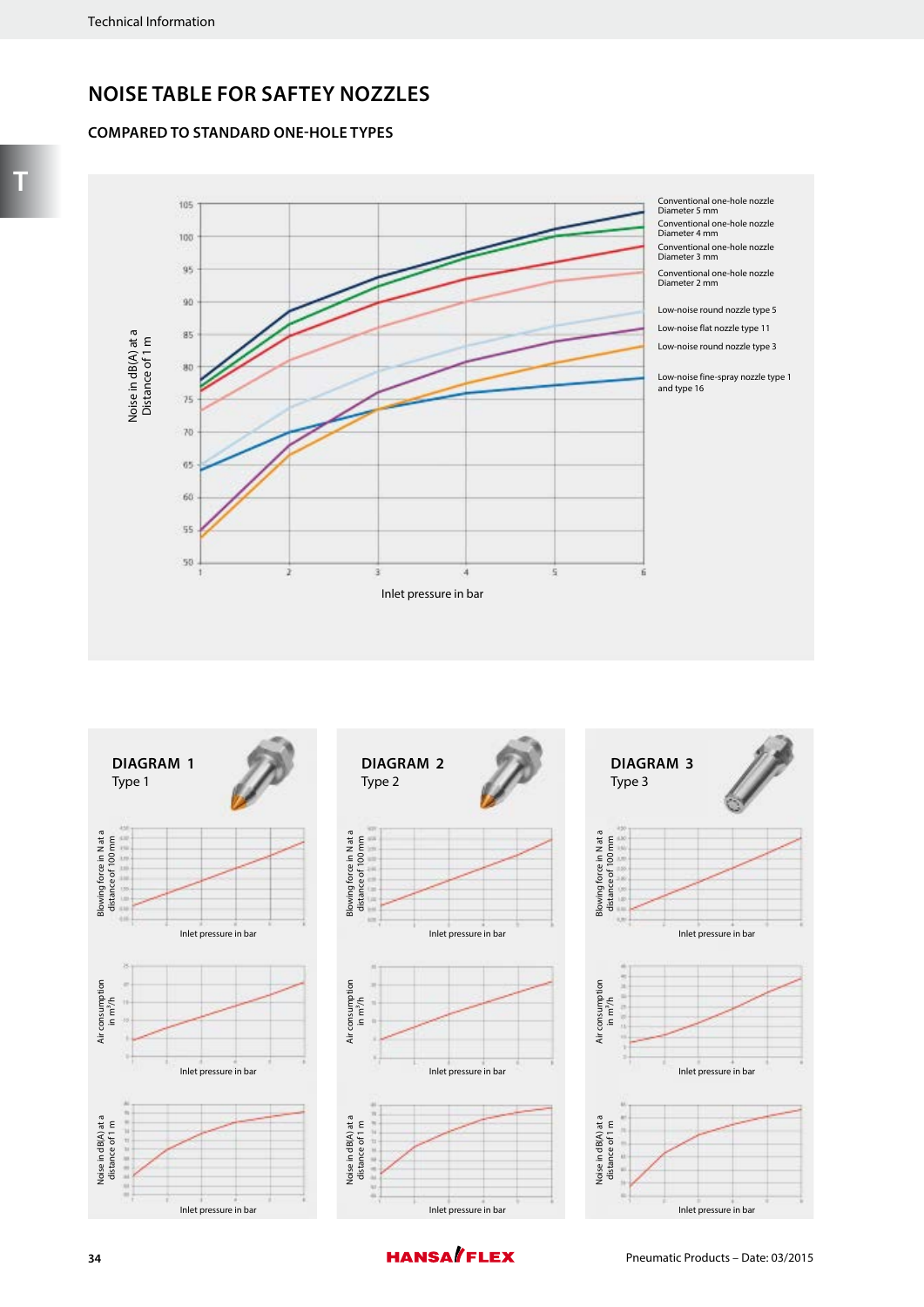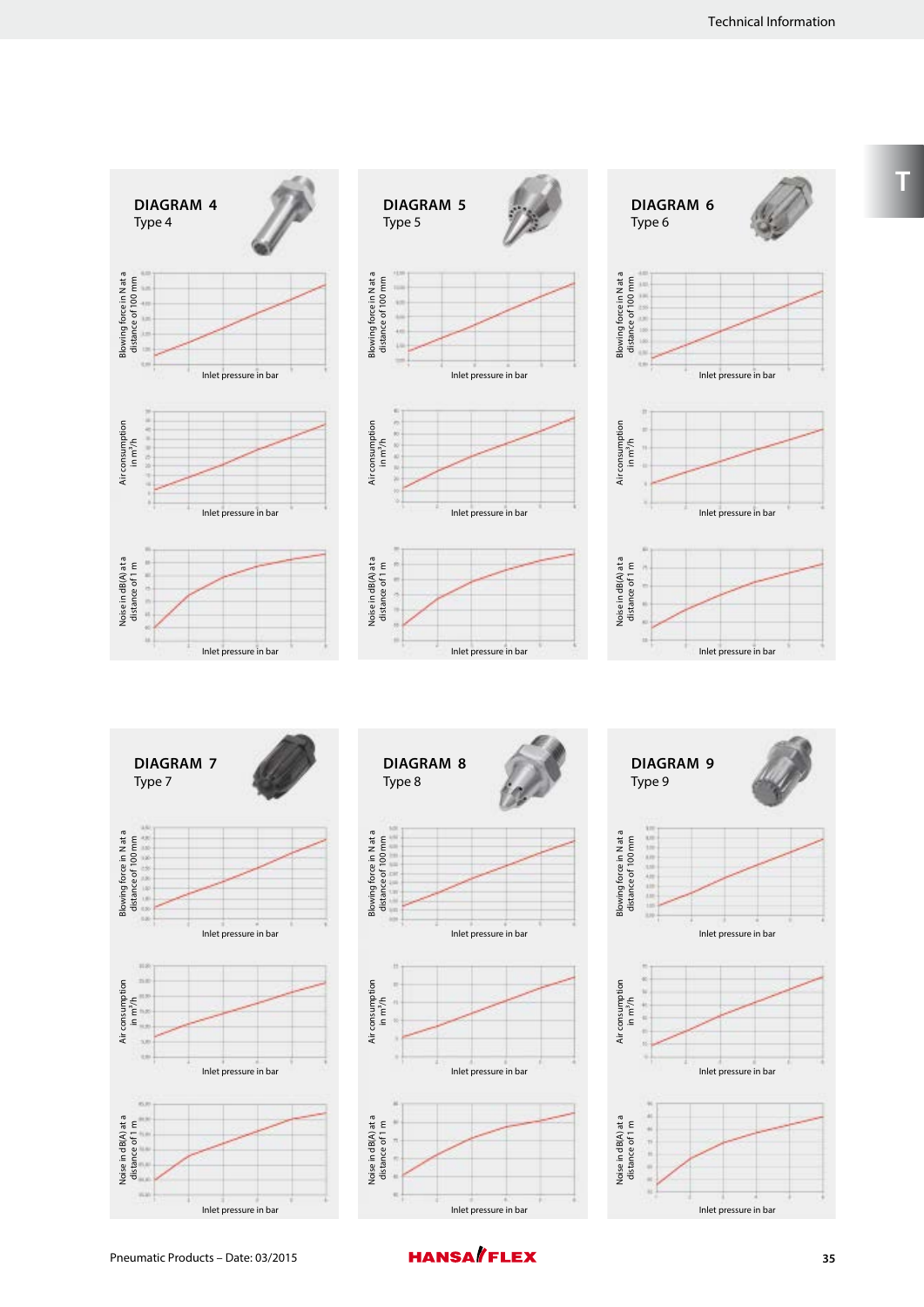